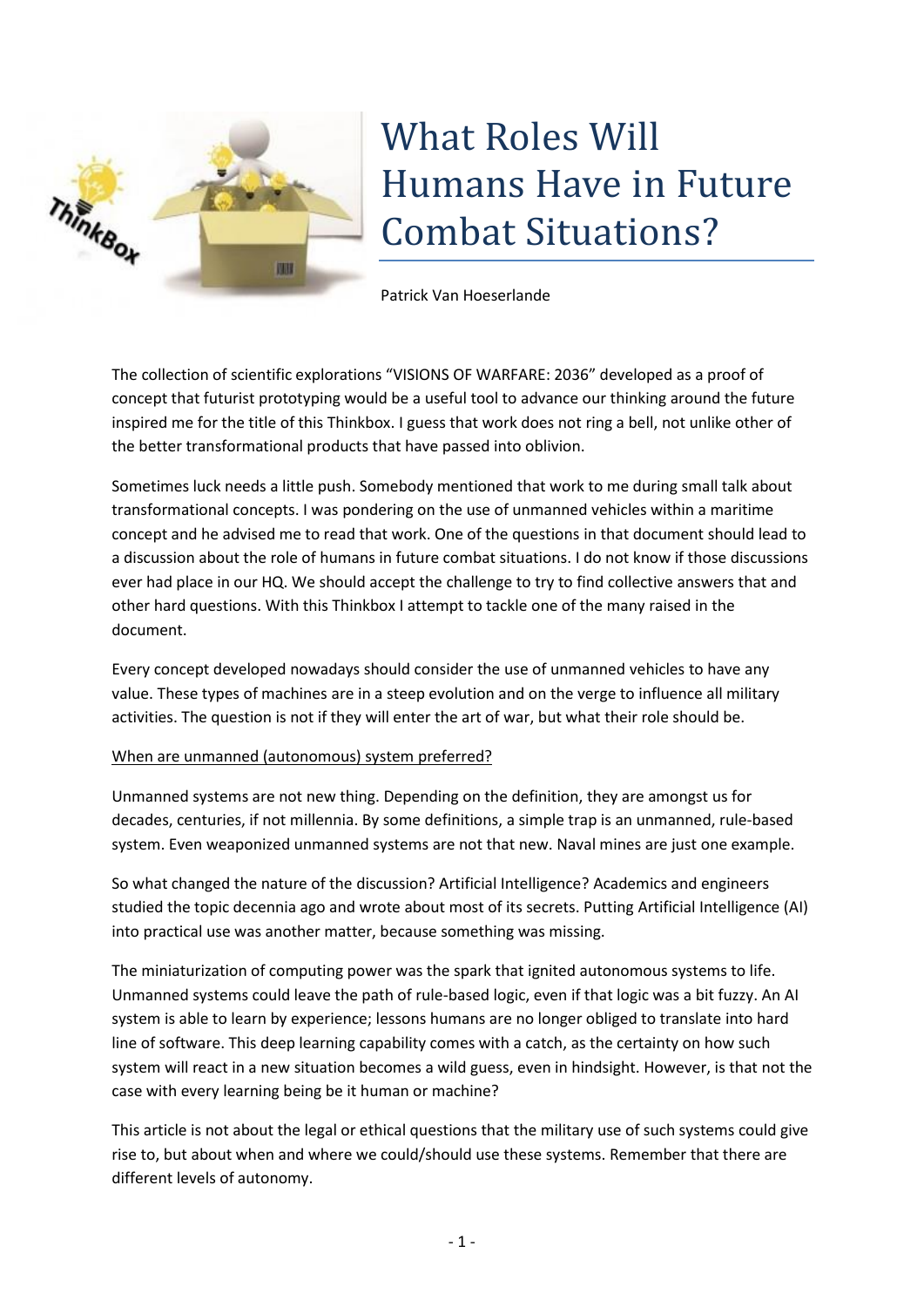Unmanned system in general and autonomous in particular perform best in dull, dirty, dangerous and dear activities:

- 1. Dull The first and most obvious category that unmanned systems are best qualified for are "dull," low interaction, high repetition jobs. These responsibilities require very little human thought, and typically involve processes that have a sole objective of bulk efficiency or output. Unmanned systems have the unique ability to work around the clock and streamline "dull" processes, saving money and freeing human capital to pursue more variable, cognitive tasks.
- 2. Dirty Another category of job tasks that unmanned systems are exceptionally positioned for are the "dirty," often unsanitary or hazardous jobs that can otherwise have an adverse effect on human health. These are unfavorable roles, but 'somebody – or should we say something - has to do it.' Unmanned systems remove humans from risk and harm in these situations.
- 3. Dangerous In addition to preventing the loss of human lives, unmanned systems have the capacity to measure and detect variables beyond the human perception. In the event of a deteriorating situation, unmanned systems will not become under stress and keep the performance at the same level. The sacrifice of an unmanned system advantageous towards accomplishing the mission becomes a non-ethical decision.
- 4. Difficult- As intelligence, dexterity and the degree of autonomy for unmanned systems develop, these systems are ushering in calculated tasks that require a low margin of error and a high level of detail, precision.

Considering the above-mentioned 4Ds, military activities offer many possibilities to employ unmanned systems. Employing unmanned systems will progress efficiency and effectiveness over time and we should pursue this approach as far as technologically possible. This entails the necessity of continuously developing a range of more efficient, effective and safer systems, launched at long range and readily available in high enough numbers. This is the best warranty for success.

As these systems and their use are quite new, we lack the experience to grips the impact they will have on the battlefield. Science fiction writers and futurists can give us an idea on the possible changes but only hands-on experience will lead us into that uncertain future. It is of paramount importance that we test and field new systems, even when they are not full developed. Operators should get used to their possibilities and are key to developing future concepts.

## When are humans preferred?

The 4Ds gives us an idea where the use of unmanned systems will be most beneficial, but I think we are answering the wrong question. We should not ask ourselves when to use unmanned systems, but when we should put human soldiers into the danger zone. When can machines not replace humans?

Nowadays, unmanned systems are not mature enough that they are be able to do it all. I am convinced that for a while humans and unmanned systems will work side by side, each doing what each is best. The work of unmanned systems will start with the dirty, dull, dangerous and difficult. Humans instinctively are not well suited for these jobs, but are still more flexible and dexterous, can think beyond algorithms to come up with unique ways of solving problems, are empathetic, have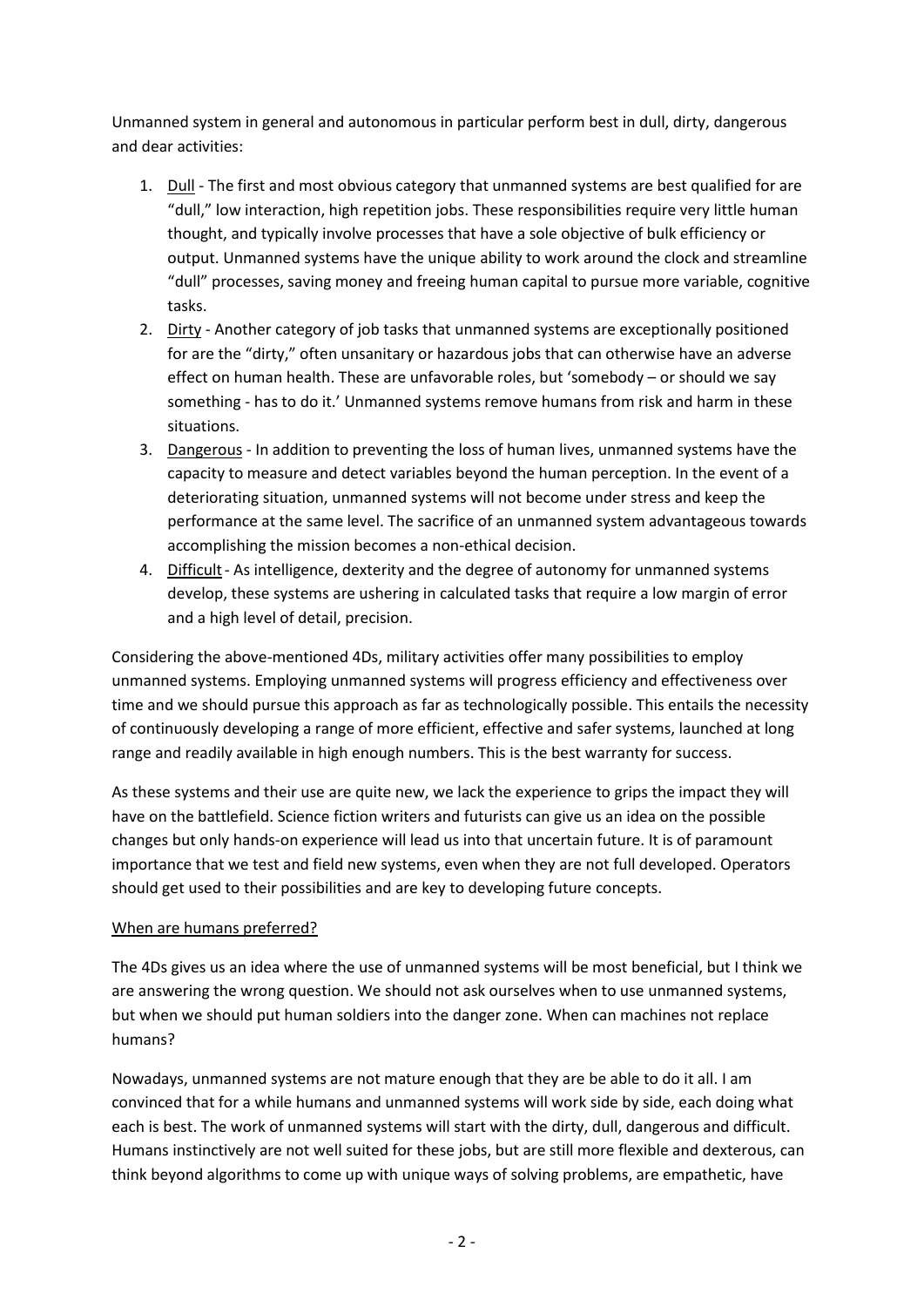emotional intelligence and more. Humans still have to program, repair and teach unmanned systems, for the most part. In separate, unmanned systems and humans cannot reach beyond their inherent limitations. However, together, in concert, unmanned systems and humans will improve capabilities beyond the simple sum of the components.

That is until general AI becomes reality. Imagine technology evolves to a point where (almost) everything is possible; when would we use humans in the fight?

When a human interfacing with machines could bring an advantage to the battlefield, the distance between that battle and the human will depend on the physical and virtual security of the communication link. Capabilities to severe this link will determine if future battlefields will be a machine-only area or still, although very rare, a place of human encounters. Anyhow, there will be a future adversary that will bring the fight to where the human element of the command and control is situated, be it a centralized HQ or a loose connection of delocalized staff officers. If we think that humans will be needed in the heat of battle as a failsafe against communication ruptures because they have an advantage over machines, than we should be able to pinpoint that need.

The first that comes to my mind is creativity. Unmanned systems cannot (yet) think beyond algorithms to solve creatively problems. Even if that algorithm is a deep learning neural network. We consider the ability to transfer knowledge in an abstract way to another domain and to use it to solve problems as something unique to humankind.

Is that really so? Are machines not thinking in an abstract way? Do they think in any other way? Although we appreciate the creativity as the basis of a perfect and innovative solution to a problem, we forget that such a solution is in most cases the result of trial and error. Is trial and error not the basis of machine learning? At a much higher speed? Even in the field of art, genius-painters make tens or even hundreds of sketched before they produce a masterpiece of creativity. As a human I have a hard time to believe that machines will one day be creative, but as an engineer I have no doubt that that day will arrive sooner than later.

Another human trait is intuition; gut feeling. Something that cannot be programmed into the electronic brain of a machine. Well, studies have shown that the intuition of experts is the quick assessment of a situation based on detecting similarities in other experienced settings. It is a collection of learned pattern recognition similar to deep learning techniques enhanced with the ability to fill out the blanks. Nothing superhuman about it and nothing a machine cannot do.

What about the advantage humans have over machines: unpredictability. Doctrine, tactics and procedures are no guarantee to predict the reaction of a soldier to a certain situation. Humans have to tendency to appreciate similar facts in different ways. Machine do not possess that quality and it is imaginable that an adversary will exploit this predictability. To counter that, we could build a certain degree of randomness into the AI to circumvent this flaw. Are we ready for that?

The human machine is a formidable one. We are able to do things that machines are not able to perform. A machine confronted with a job out of its design specification needs a human support to solve it. It is not a coincidence that robot designers study human anatomy, but they also study the animal world. With increasing diversity and enhanced dexterity, robots will soon close the notdesigned-for gap. The time will come that no job will be impossible to handle, by machines.